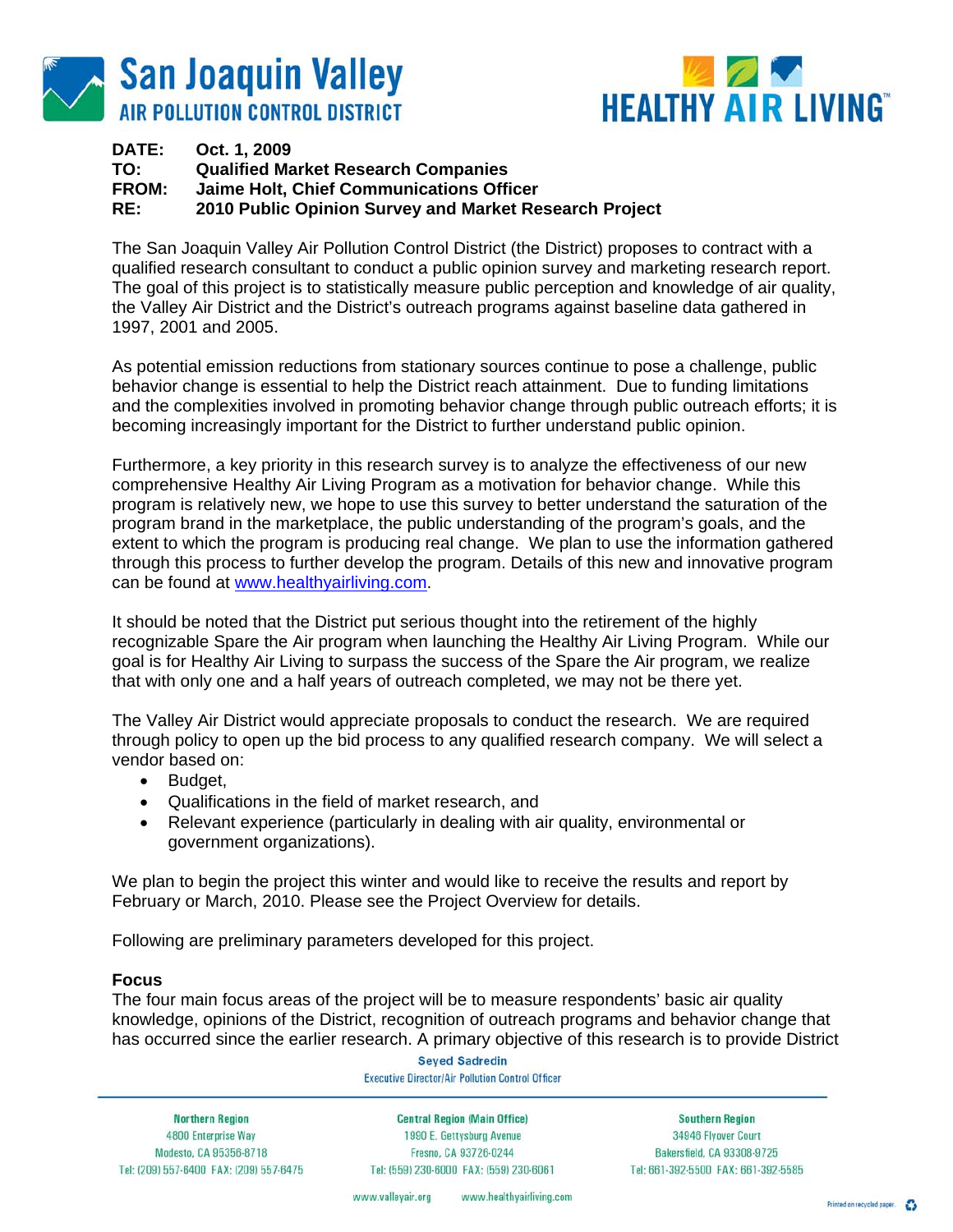



staff with data to assist in the strategic development of effective outreach activities and public education programs.

## **Budget**

The Valley Air District has established a budget range of \$20,000 to \$30,000 for this project. Quotes over \$30,000 will not be reviewed.

## **Specifics for quote submission**

Please limit your quote to:

- A one page cover letter, and
- No more than five additional pages total for budget breakdown, qualifications, relevant experience and up to five references.

Include contact name and number for each reference, and highlight any references from the environmental, air quality or government field.

# **Project Overview**

#### **Objectives**

The results of the survey will be used to more effectively direct the District's media campaigns, to help determine educational priorities, to find out residents' level of understanding about air quality and to assess what behavioral changes residents are willing to make.

Findings should provide an attitudinal profile of District residents. Some questions might be: Do they understand that we have poor air quality and why? Do they understand ozone and particulate matter? What is their perception of the District? Have they ever attended a workshop, visited the website or interacted with staff?

Have they heard of the *Healthy Air Living* campaign? Where did they hear about *Healthy Air Living*? Did they respond to the *Healthy Air Living* campaign message by reducing their driving or pledging certain behaviors? Do they recall the *Check Before You Burn* campaign and understand the message? Did they consider the air quality index before lighting their fires?

## **Preliminary methodology**

Our intent is for the vendor to use telephone interviews to create a statistically significant response group. The sample should include both English and Spanish-speaking adults throughout the District and reflect the demographic diversity of the region. Preliminary survey parameters include:

- Conduct research in English and Spanish among adults 18+.
- Interview residents in three large cities in the District such as Fresno, Stockton and Bakersfield and two smaller cities such as Ceres, Hanford or Arvin.

The District is open to alternative research strategies if a vendor feels a different approach would be more successful.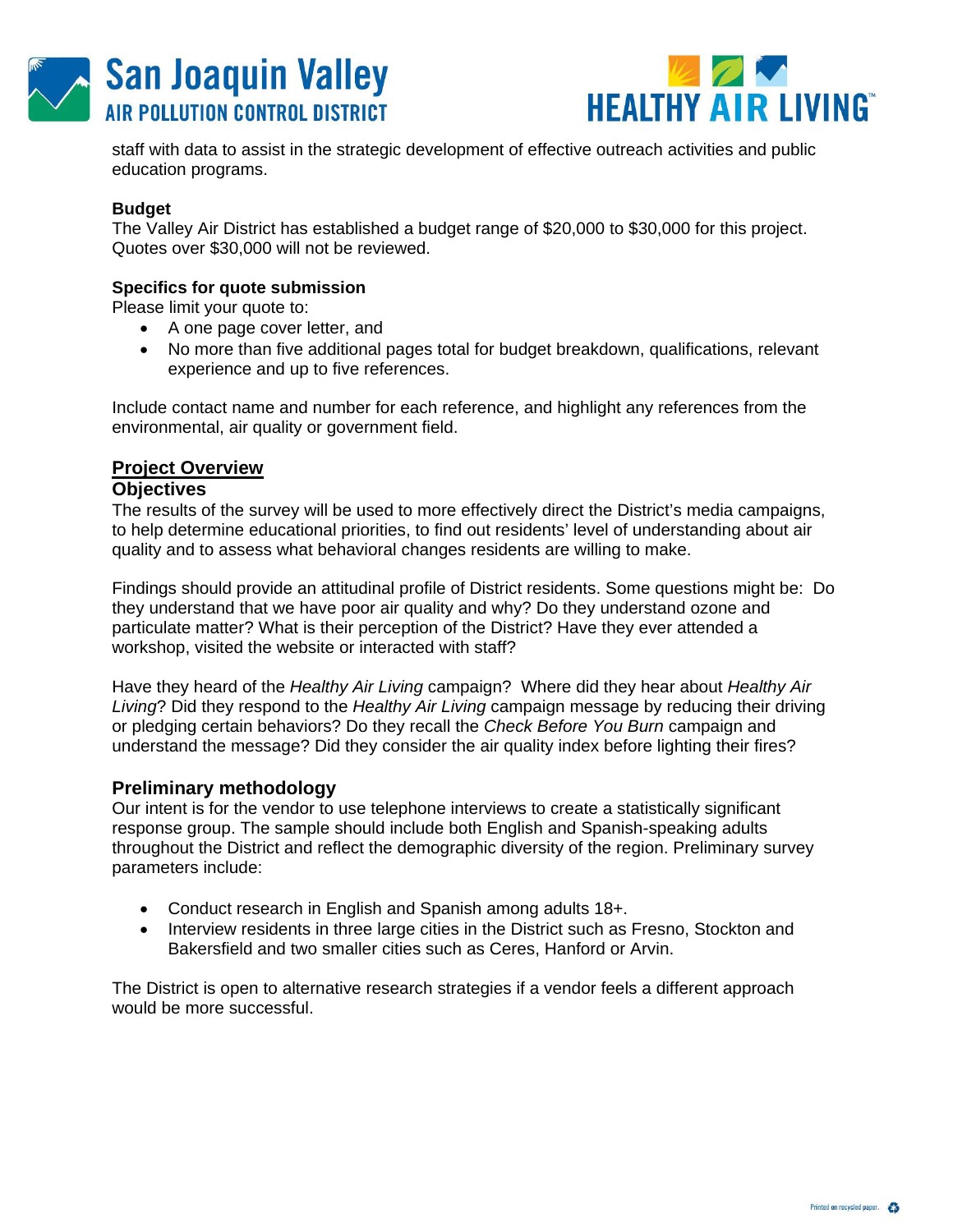



## **Projected timeline**

Proposals due in District office **Containers** 2009 Oct. 19, 2009 Select vendor, contract before Governing Board Nov. 5, 2009 Meet with vendor, develop questionnaire and methodology Nov. 2009 Conduct surveys, compile results Dec 2009 – Jan 2010 Review results and report **Feb – Mar 2010** Present results to Governing Board **April 15, 2010 April 15**, 2010

# **Past Research Efforts by the District**

## **2005 Public Opinion Survey and Market Research Report**

A total of 600 randomly selected adults within the District's boundaries participated in this telephone survey. Both English and Spanish adults were surveyed and when possible the survey was done on a Spare the Air Day. Furthermore, the survey was designed to develop an objective, statistically reliable understanding of the public's awareness, knowledge, perceptions and behavior as they relates to air quality, the District and the District's programs.

## **2001 Public Awareness Study**

Random telephone sampling of 400 adults in five cities (Fresno, Clovis, Bakersfield, Stockton and Modesto). Objectives: identified perception of major environmental problems in the local area; measured perception of the extent of specific air polluting practices and events in the local area, awareness of the Spare the Air campaign and its effectiveness; usage patterns of BBQ charcoal, lighter fluids and aerosol products; changes in these perceptions, usage patterns and awareness since the '97 study.

#### **1997 Public Awareness Survey, A Comparison of Public Attitudes, Awareness and Behavioral Changes**

Telephone sampling of 400 adults 18 and older: 45% Fresno-Clovis, 25% Bakersfield, 30% Stockton-Modesto area, representing the population spread of the District. Target market - women 25-54. Survey methodology included Hispanic responses.

## **About the Valley Air District**

The San Joaquin Valley Air Pollution Control District was created in 1992. The District covers eight counties including San Joaquin, Stanislaus, Merced, Madera, Fresno, Kings, Tulare and the Valley air basin portion of Kern. The District's mission is to improve the health and quality of life for all Valley residents through cooperative and effective air quality programs.

The District regulates primarily stationary sources. These include power plants, oil refineries, manufacturing plants and businesses such as dry cleaners and processing plants. Over the past 10 years, the District has reduced emissions from these sources by 80%. As stationary sources experience even tighter emissions controls, addressing the contribution of the average Valley resident to the emissions inventory becomes a huge factor. The District also relies on a very successful grants program that has provided funding to help businesses, organizations, agriculture and individuals throughout the Valley reduce emissions ahead of state and federal deadlines.